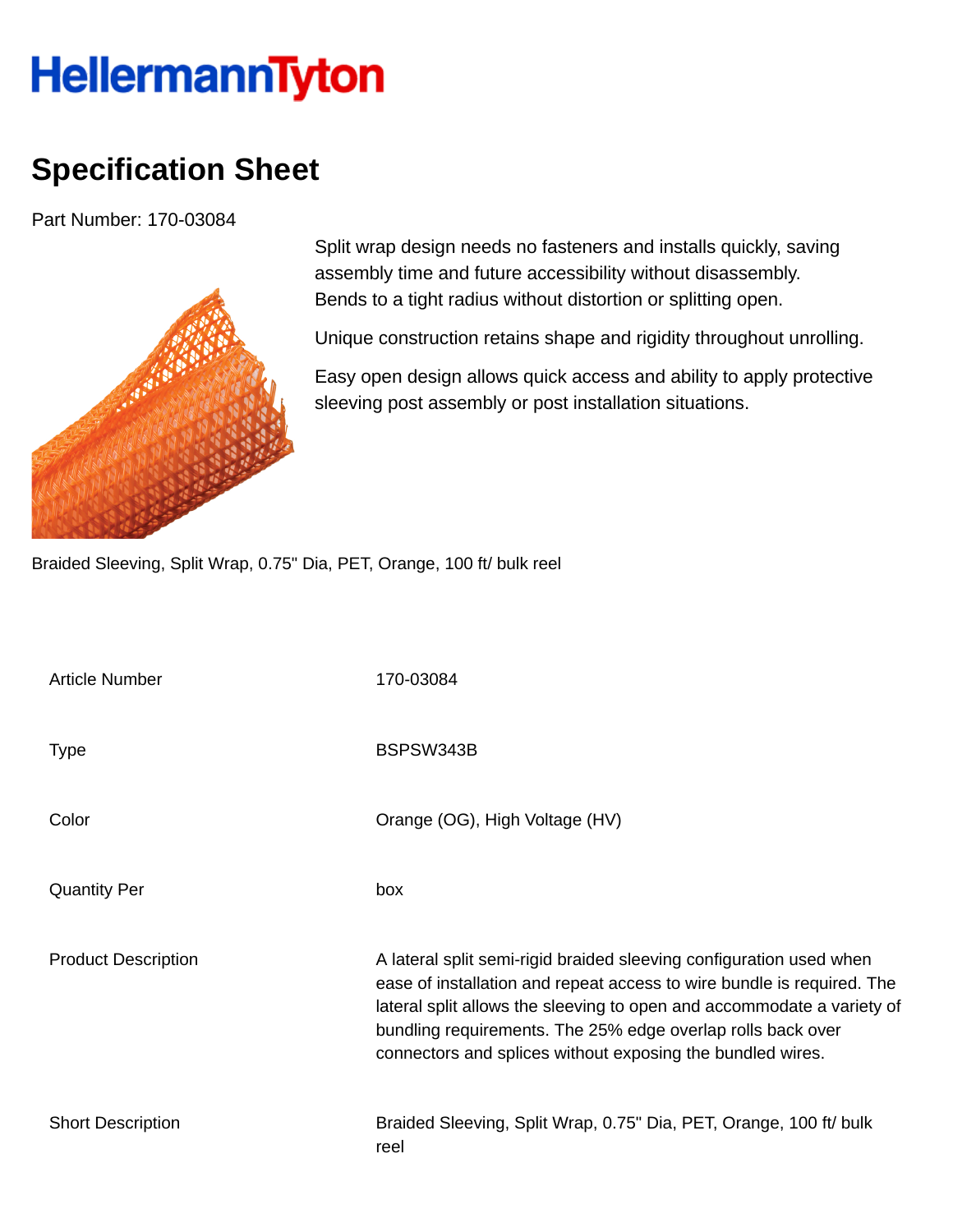| Length L (Imperial)                   | 100.0 |
|---------------------------------------|-------|
| Length L (Metric)                     | 30.48 |
| <b>Bundle Diameter Min (Imperial)</b> | 0.1   |
| <b>Bundle Diameter Min (Metric)</b>   | 2.54  |
| <b>Bundle Diameter Max (Imperial)</b> | 0.75  |
| <b>Bundle Diameter Max (Metric)</b>   | 19.1  |
| Diameter D (Imperial)                 | 0.75  |
| Diameter D (Metric)                   | 19.1  |
| Nominal Diameter (Imperial)           | 0.75  |
| Nominal Diameter (Metric)             | 19.1  |
| Wall Thickness WT (Imperial)          | 0.025 |
| Wall Thickness WT (Metric)            | 0.64  |